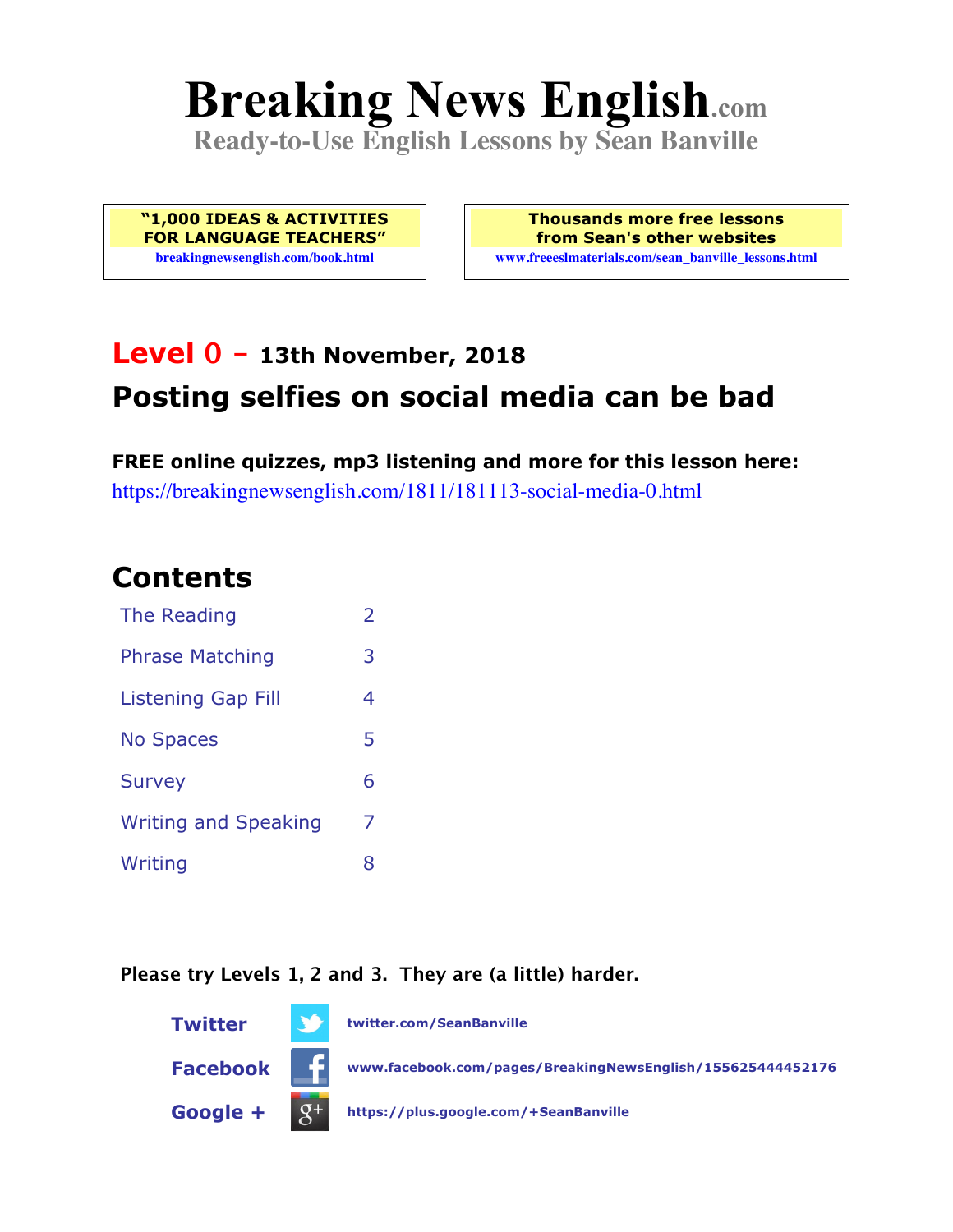## **THE READING**

From https://breakingnewsenglish.com/1811/181113-social-media-0.html

Posting too many selfies leads to narcissism - the feeling you are better than you are and that you think you are better than everyone else. Researchers said young people who upload many selfies showed a 25 per cent rise in narcissism in four months. Their personality changed. Sending text messages did not do this.

A researcher said there wasn't much research on this topic. The results of his study show that posting selfies can increase narcissism. He said about 20 per cent of people may be at risk of developing narcissism. They want likes from other people after they post a selfie. They want to show others how their life is better.

Sources: https://www.**independent.co.uk**/life-style/gadgets-and-tech/news/selfies-narcissist-postfacebook-instagram-social-media-twitter-a8626946.html https://www.**scotsman.com**/news/uk/overdoing-selfies-linked-to-increase-in-narcissism-1- 4827398 https://www.**dailymail.co.uk**/sciencetech/article-6372523/Excessive-posting-selfies-linkedincrease-narcissism.html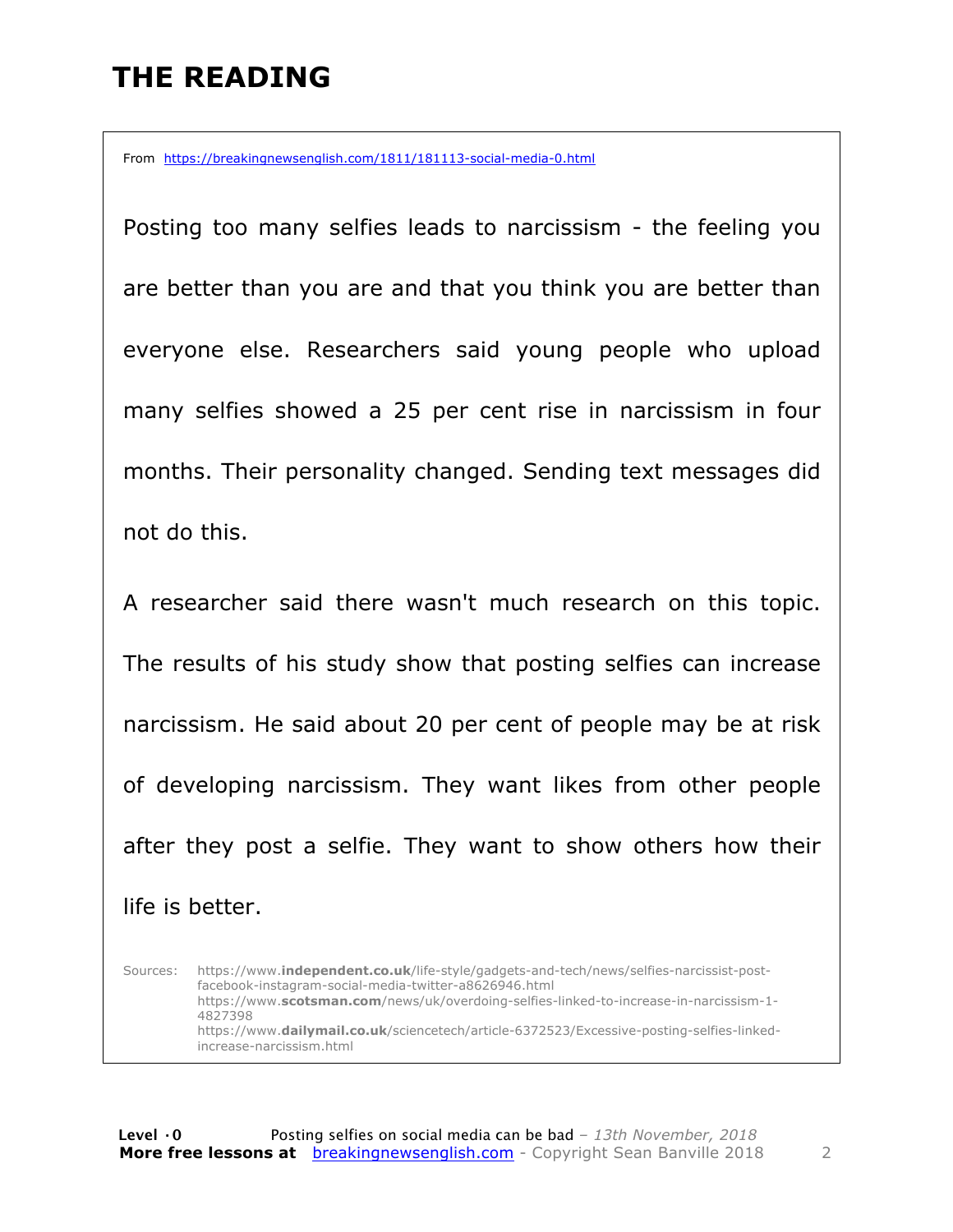# **PHRASE MATCHING**

From https://breakingnewsenglish.com/1811/181113-social-media-0.html

#### **PARAGRAPH ONE:**

| 1. Posting too many     |    | a. else               |
|-------------------------|----|-----------------------|
| 2. the feeling you      |    | b. rise in narcissism |
| 3. better than everyone |    | c. many selfies       |
| 4. young                |    | d. are better         |
| 5. upload               | e. | messages              |
| 6. a 25 per cent        | f. | selfies               |
| 7. Their personality    | g. | people                |
| 8. text                 |    | h. changed            |

#### **PARAGRAPH TWO:**

| 1. A researcher said there wasn't |    | a. how          |
|-----------------------------------|----|-----------------|
| 2. research on                    |    | b. study        |
| 3. The results of his             |    | c. is better    |
| 4. posting                        |    | d. much         |
| 5. at risk of developing          |    | e. other people |
| 6. They want likes from           | f. | this topic      |
| 7. They want to show others       | q. | narcissism      |
| 8. their life                     |    | h. selfies      |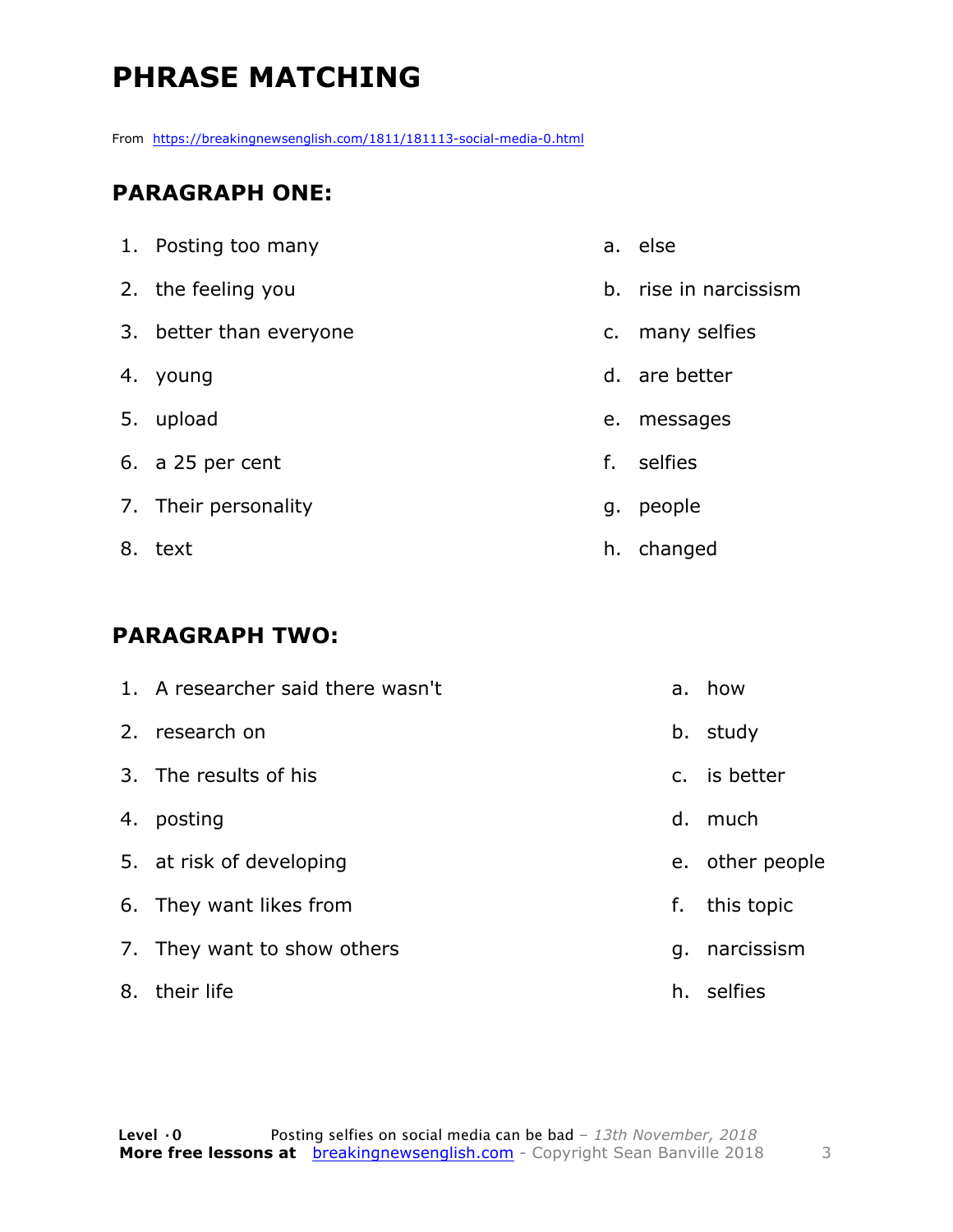# **LISTEN AND FILL IN THE GAPS**

From https://breakingnewsenglish.com/1811/181113-social-media-0.html

| feeling you are (2) ________________________________ are and that you think   |  |
|-------------------------------------------------------------------------------|--|
| you (3) _________________________________ everyone else. Researchers said     |  |
| young people (4) ___________________________ selfies showed a 25 per          |  |
| cent rise in narcissism $(5)$ _______________________. Their                  |  |
| personality changed. Sending (6) _________________________ not do             |  |
| this.                                                                         |  |
| A researcher (7) __________________________ much research on this             |  |
| topic. The results $(8)$ __________________________________ show that posting |  |
|                                                                               |  |
|                                                                               |  |
| narcissism. They want $(11)$ _____________________________ people after       |  |
| they post a selfie. They want to show others                                  |  |
|                                                                               |  |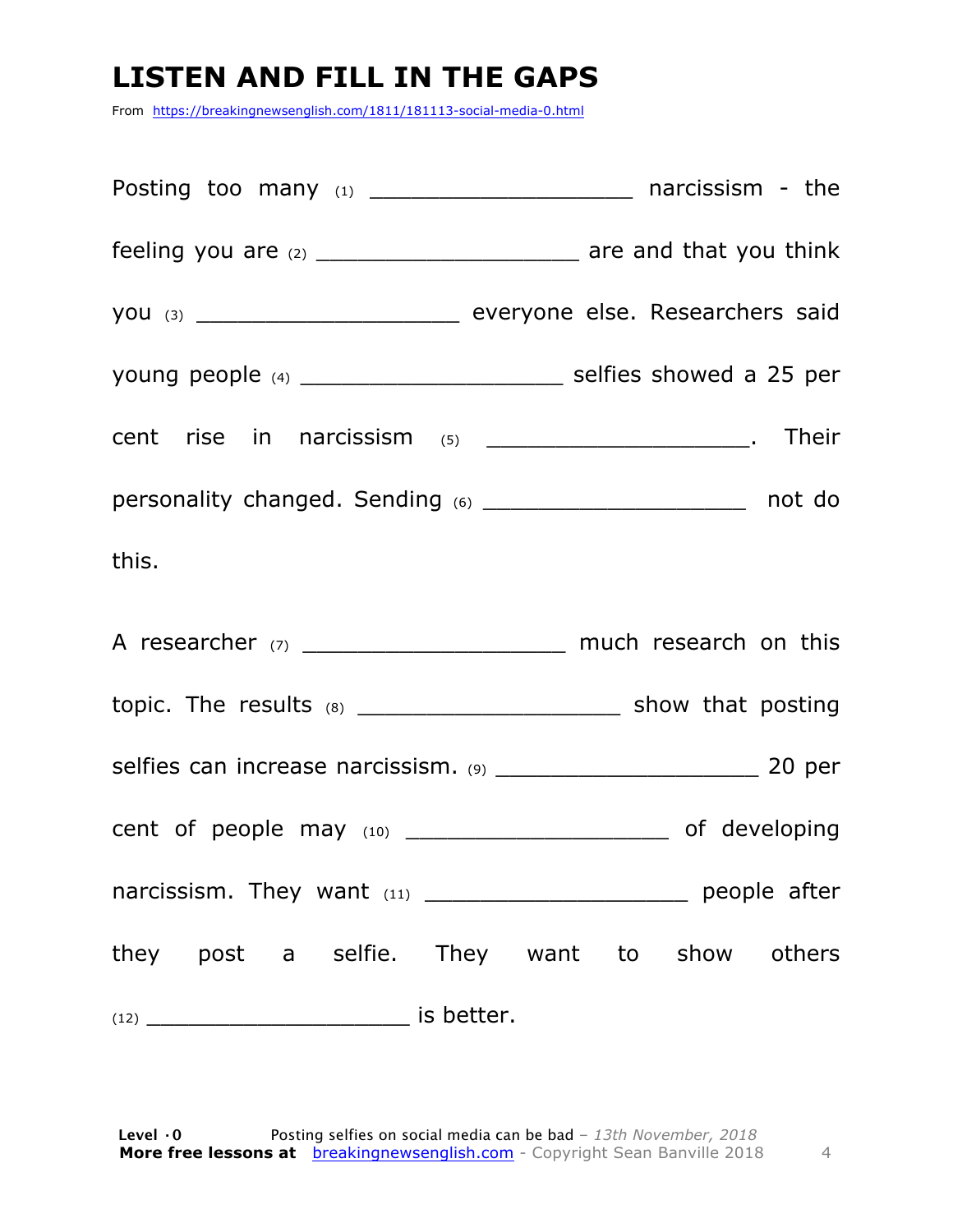# **PUT A SLASH ( / )WHERE THE SPACES ARE**

From https://breakingnewsenglish.com/1811/181113-social-media-0.html

Postingtoomanyselfiesleadstonarcissism-thefeelingyouarebettert

hanyouareandthatyouthinkyouarebetterthaneveryoneelse.Researc

herssaidyoungpeoplewhouploadmanyselfiesshoweda25percentrise

innarcissisminfourmonths.Theirpersonalitychanged.Sendingtextm

essagesdidnotdothis.Aresearchersaidtherewasn'tmuchresearchont

histopic.Theresultsofhisstudyshowthatpostingselfiescanincreasena

rcissism.Hesaidabout20percentofpeoplemaybeatriskofdevelopingn

arcissism.Theywantlikesfromotherpeopleaftertheypostaselfie.They

wanttoshowothershowtheirlifeisbetter.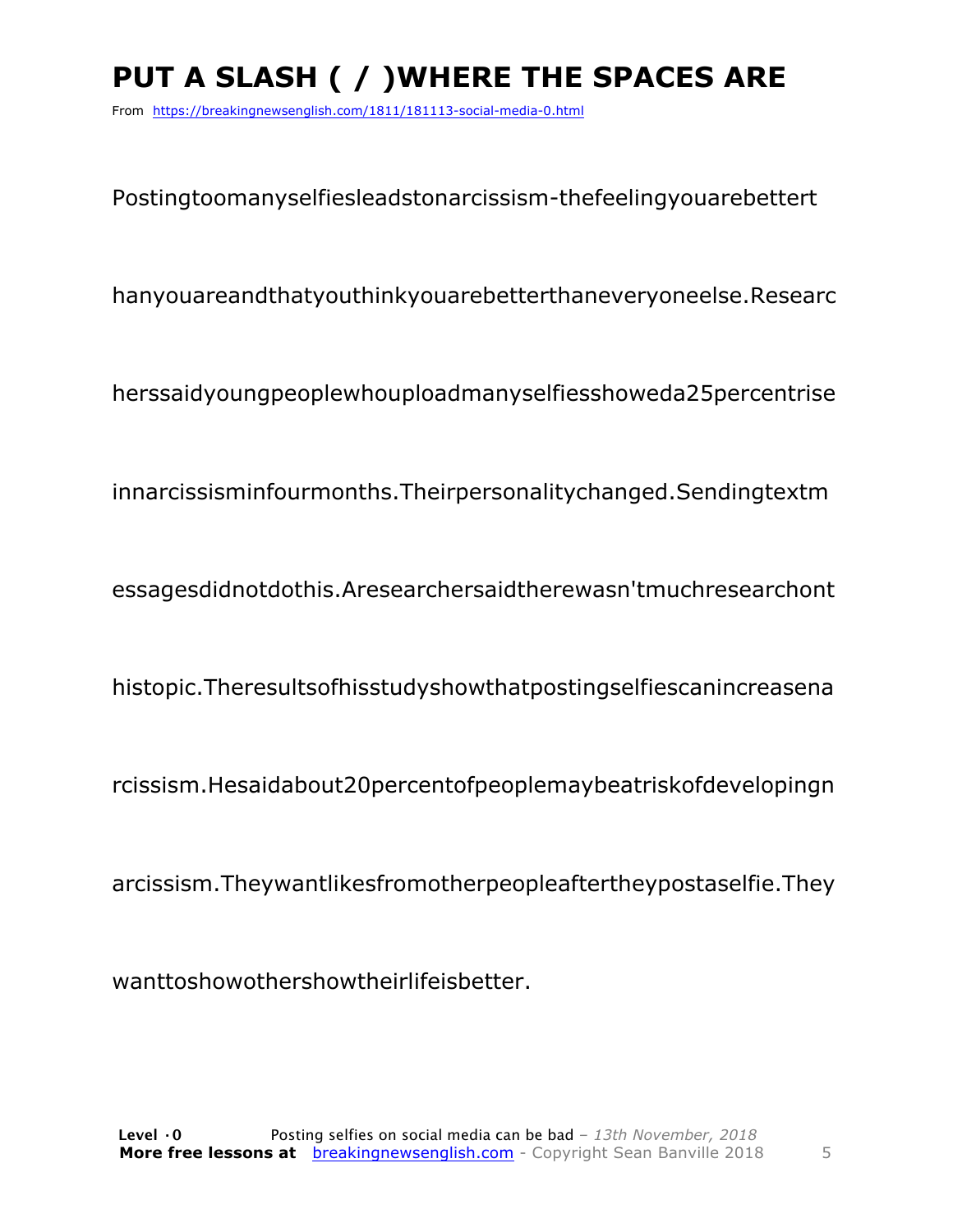#### **SELFIES SURVEY**

From https://breakingnewsenglish.com/1811/181113-social-media-4.html

Write five GOOD questions about selfies in the table. Do this in pairs. Each student must write the questions on his / her own paper.

When you have finished, interview other students. Write down their answers.

|      | STUDENT 1 | STUDENT 2 | STUDENT 3 |
|------|-----------|-----------|-----------|
| Q.1. |           |           |           |
| Q.2. |           |           |           |
| Q.3. |           |           |           |
| Q.4. |           |           |           |
| Q.5. |           |           |           |

- Now return to your original partner and share and talk about what you found out. Change partners often.
- Make mini-presentations to other groups on your findings.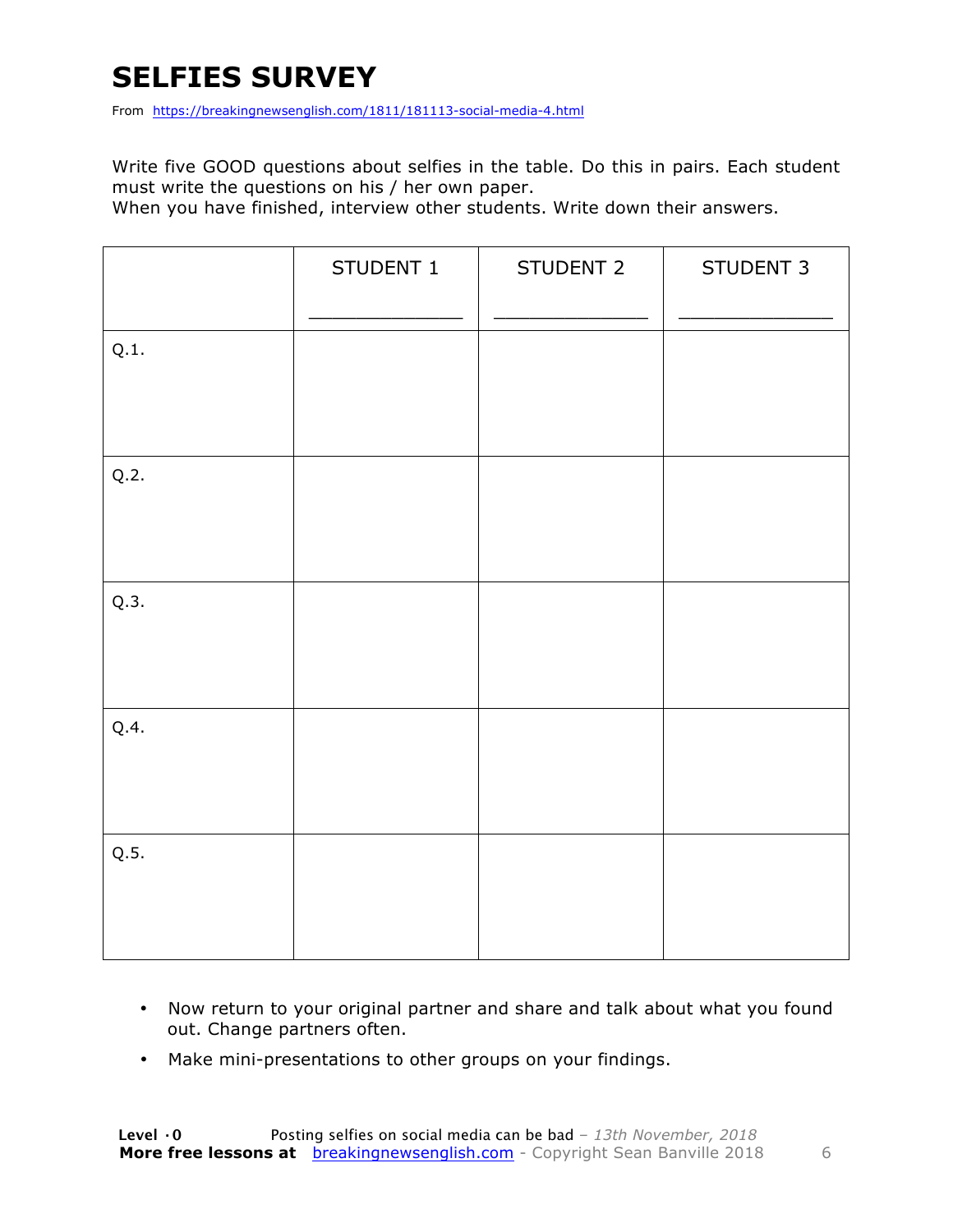#### **WRITE QUESTIONS & ASK YOUR PARTNER(S)**

Student A: Do not show these to your speaking partner(s).

| a) |  |  |
|----|--|--|
| b) |  |  |
| c) |  |  |
| d) |  |  |
| e) |  |  |
| f) |  |  |
|    |  |  |

*Posting selfies on social media can be bad – 13th November, 2018* More free lessons at breakingnewsenglish.com

#### **WRITE QUESTIONS & ASK YOUR PARTNER(S)**

-----------------------------------------------------------------------------

Student B: Do not show these to your speaking partner(s).

| a) |  |  |
|----|--|--|
| b) |  |  |
| c) |  |  |
| d) |  |  |
| e) |  |  |
| f) |  |  |
|    |  |  |